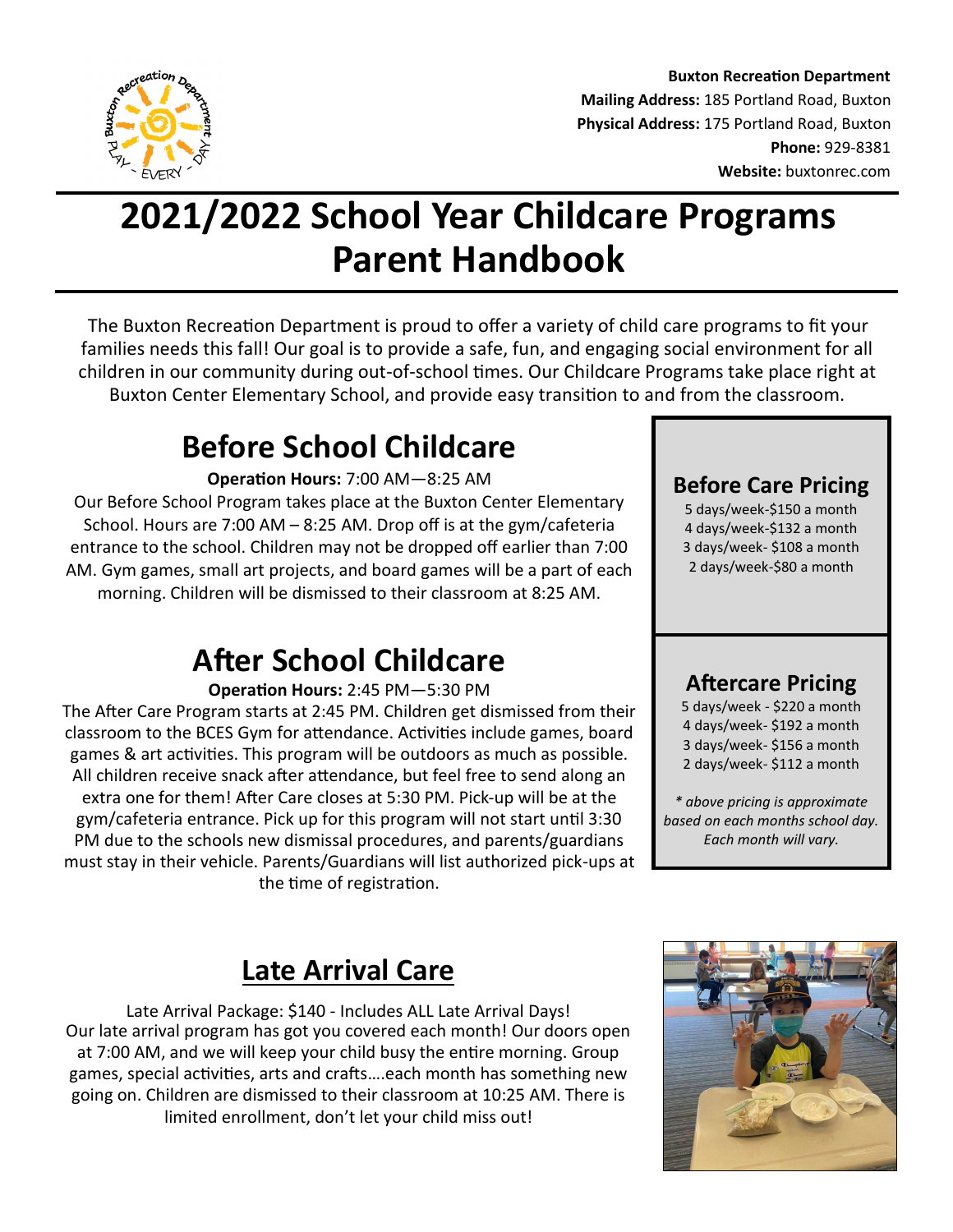# **Program Registration Information**

Returning families may register their child on Monday, July, 12th. They have a week window to register their child. New families may register their child on Monday, July 19th at 8:00 AM. Any remaining spaces that do not get claimed by returning families will be available.

#### **HOW TO REGISTER:**

**Start of the School Year Registrations:** Log into your account at buxtonrec.com. If you do not have an account, you must create one.

Follow prompts to register you child. When registering, families are only responsible for the **SEPTEMBER** payment at the time of registration.

To complete your registration, the first month must be paid in full. There are four ways to pay:

A. Make a check made out to the Buxton Recreation Department, and mail to 185 Portland Road, Buxton, Maine 04093

B. Call the Buxton Recreation Department to make a payment using a credit/debit card\*.

C. Stop by the Buxton Recreation Department at 174 Portland Road to pay with cash, check, or credit/debit card\*.

D. Go to https://www.informe.org/payportonline to make an online payment\*.

\**Please note that there is a 2.5% fee on all card payments.*

**Mid – School Year Registrations:** Registrations mid-year are rolling, and spaces are available as families change their schedules. To be put on the waiting list, please call the main office at 929-8381.

### **Payment Policies**

Payment is due in advance of services. Families who have an outstanding balance may have late fees added to their account or may be dismissed from the program. This is at the Recreation Director's discretion.

There are four ways you can make a payment:

- 1. Mail a check to Buxton Recreation, 185 Portland Road, Buxton, Maine 04093.
- 2. Call the Buxton Town Hall at 207-929-5191 to make a payment using a card over the phone. There is a 2.5% processing fee on all credit card payments.
- 3. Stop by the Buxton Town Hall at 185 Portland Road to pay with cash, check, or card.
- 4. Make a payment online. Go to [https://www.informe.org/payportonline.](https://www.informe.org/payportonline) For instructions on how to use the payment portal, please see Pay Portal Instructions located under "forms" on the Buxton Recreation Website.

Buxton Recreation does not give refunds for days missed. Fees will not be refunded due to a child's absence or withdrawal from the program. Fees will also not be refunded when a child is removed from the program due to disciplinary actions.

The Before and After School Programs will be closed whenever school is closed due to inclement weather. In the event of a snow delay, there will be no before care. Buxton Recreation will not give credits for snow days, as these fees will be applied to the storm days in June.

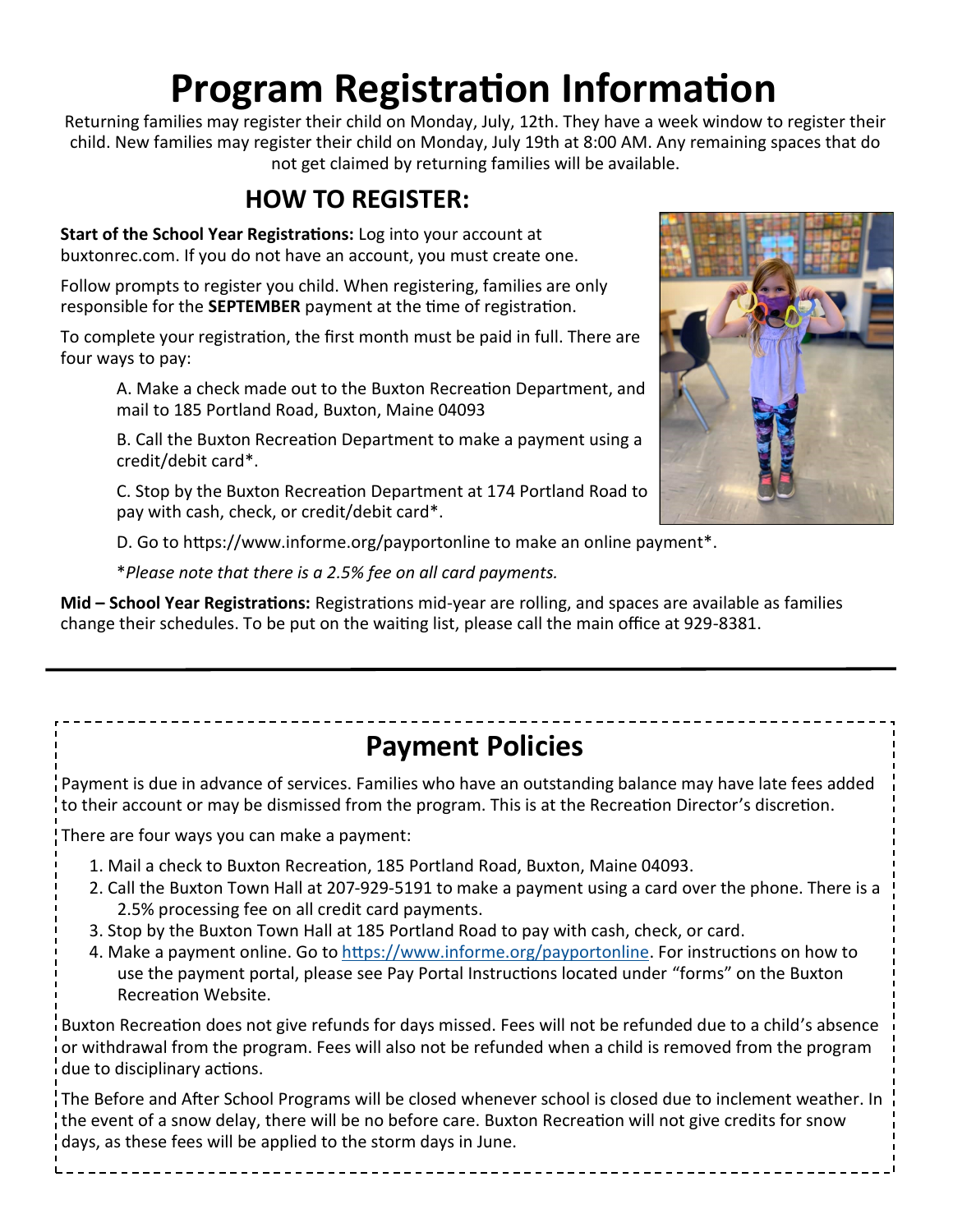## **Medication Policy**

To administer any type of medication (prescription or over the counter medications) we must have a signed "Medical Authorization Form" on file, containing the prescribing doctors signature. You can find this form on our website at www.buxtonrec.com. Prescription medications must be in their original bottle with the current pharmacist label on it. Buxton Recreation does not have a trained medical professional on staff. Should your child need to take medication at the program, it will be self administered with the assistance the Recreation Supervisor or a Senior Staff member. If you have any questions regarding our medication policy, please contact the Buxton Recreation Department at 207-929-8381.

#### **Child Concern Form**

If there is information that you would like to share with our staff that may help your child have a more successful experience in our program, you are encouraged to complete a Child Concern Form. This form can be found on the Buxton Recreation Department Website. You can also pick up a paper copy at our office, located at 174 Portland Road. If you have questions regarding this form, please call our office at

207-929-8381.

#### **Withdrawal Procedures**

Written notice is required two weeks prior to the desired withdrawal date. Once the month has been paid, there are no refunds available. Any days remaining in the month of withdrawal will not be refunded. The parks and recreation department recognizes there can be extenuating circumstances and it retains the right to handle refunds on a case-by-case basis as necessary.

#### **Discipline Procedures**

In order to provide a safe and enjoyable childcare experience for everyone, we have established discipline policy and procedure for children in our childcare programs. The discipline procedure will be followed when a child exhibiting behaviors that are not in the best interest of program participants, including staff, and the child themselves. (i.e. not following directions, exhibiting profanity, being disrespectful to campers or staff, jeopardizing the safety of others or self, and/or using threatening or bullying behavior.

**Phase 1:** A verbal reprimand or 'cue' will be given by the staff member to re-direct the child to a more appropriate form of behavior.

**Phase 2:** The child, under staff supervision, will be removed from the group for a few minutes and will re-join the group when the staff person has determined that they can do so without further disruption.

**Phase 3:** Should the behavior not change, the Recreation Director will be notified, and the incident will be documented. The parent will have to sign the communication form upon pick-up that afternoon. A copy of this report can be mailed to the parent if requested.

**Phase 4:** If a problem persists, parents will be notified and the child will be advised to take a day, or more, away from camp and can possibly be suspended from the program. When possible, we will work with the parent to develop a system of discipline that will work for the child.

The above procedure will be used when there is a gradual progression of inappropriate behavior. In extreme cases, the Buxton Recreation Department reserves the right to establish an appropriate consequence immediately. No refund will be given should your child be removed from camp for any period of time due to disciplinary reasons.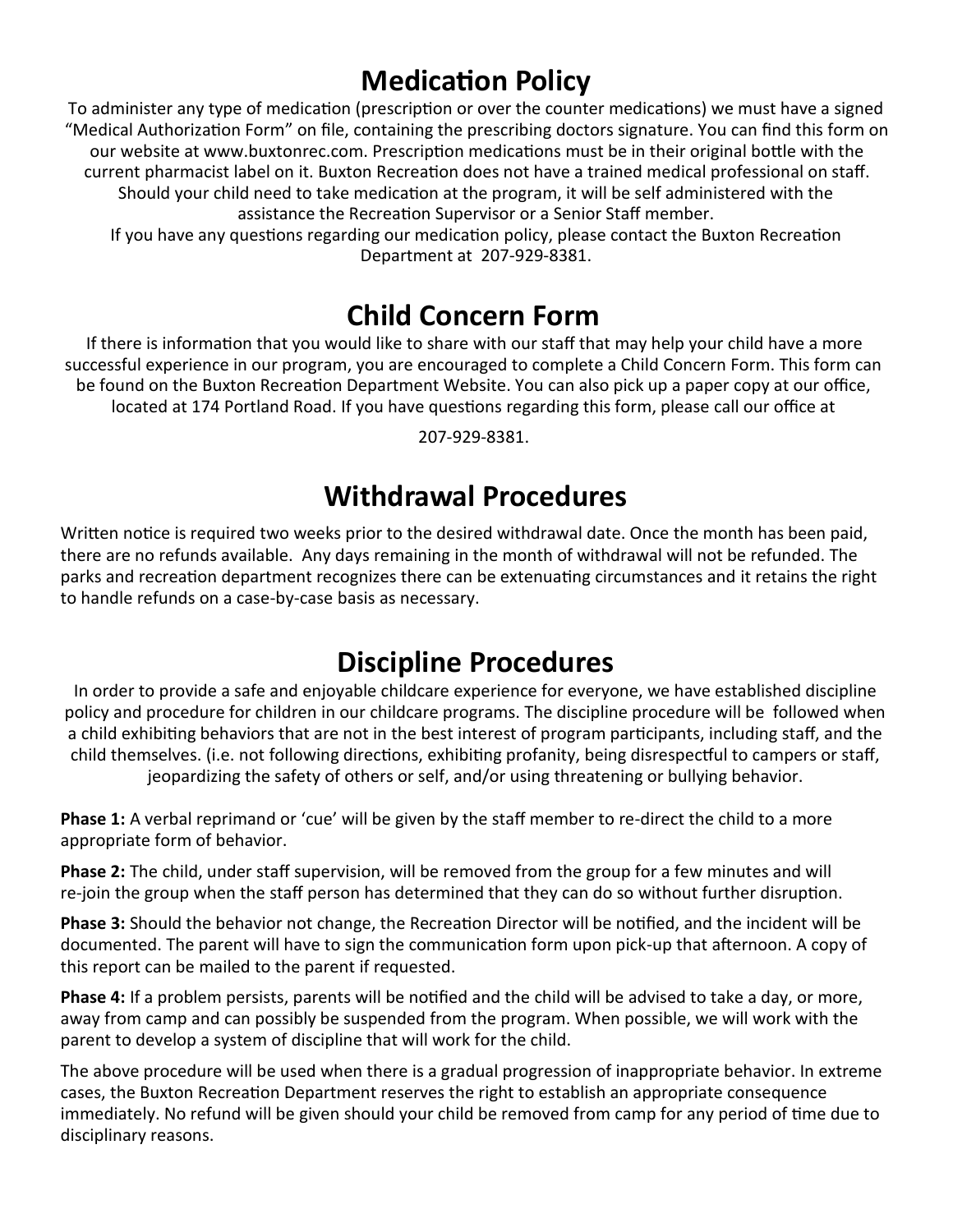#### **Inclement Weather Policies**

1.)If the school district decides to call a delayed start due to inclement weather, there will be no Before-care. Kids Club will open at the time school starts. Ex. If school starts at 10am Kids Club will start at 10am.

2.)If the school district decides to release early or cancel after school activities due to inclement weather, Buxton Recreation may decide to alter hours of operation of the Aftercare and Kids Club program depending upon the severity of inclement weather.

3.)If the school district closes for the day due to inclement weather, there will be no Childcare programs. Once the decision to cancel a program or alter hours has been made, we will notify families as soon as possible. Inclement weather up-dates will be sent out via email blasts, text blast and will be posted on our Facebook page. If you are not signed-up to receive text messages about program updates, please contact the Buxton Recreation Department at 207-929-8381.

## **Child Drop-Off Procedure**

Drop off for the Before Care Program is from 7:00 AM—8:20AM. We will be utilizing the gym/cafeteria door. There will be a staff person who will complete a Wellness Check on each child before they enter the building. This will include taking their temperature with a non-touch thermometer, as well as asking the child how they are feeling. This will be securely logged along with our attendance for the day. Children should be dropped off no later that 8:20. Once the child is cleared for the program, the child will join the group for before care. At 8:25, children who are utilizing the before care program will be dismissed to their classroom, where they will have their breakfast waiting for them.

### **Child Pick-Up Procedure**

Pick up for the After Care Program is from 3:30 PM—5:30 PM. The delayed pick-up is due to the staggered dismissal process implemented by BCES.

Parents and guardians will not be allowed in the building to pick up their child, and must stay in their car when they arrive to pick up their child.

A staff member will be at the gym/cafeteria lobby door to check your child out. Parents and guardians should bring photo identification with them for the first couple of weeks, as our staff are still learning new faces and families. When you register your child, you may add additional authorized pick-ups. People can be added or deleted throughout the year by calling the main office at 207-929-8381. Only individuals who show proper identification, and are listed on the approved pick-up list, will be allowed to sign out a child.

The program closes promptly at 5:30PM, and there are no staff scheduled beyond that time. For every minute you are late, you will be charged \$1. This will be added to your account, and you will receive a bill the following afternoon.